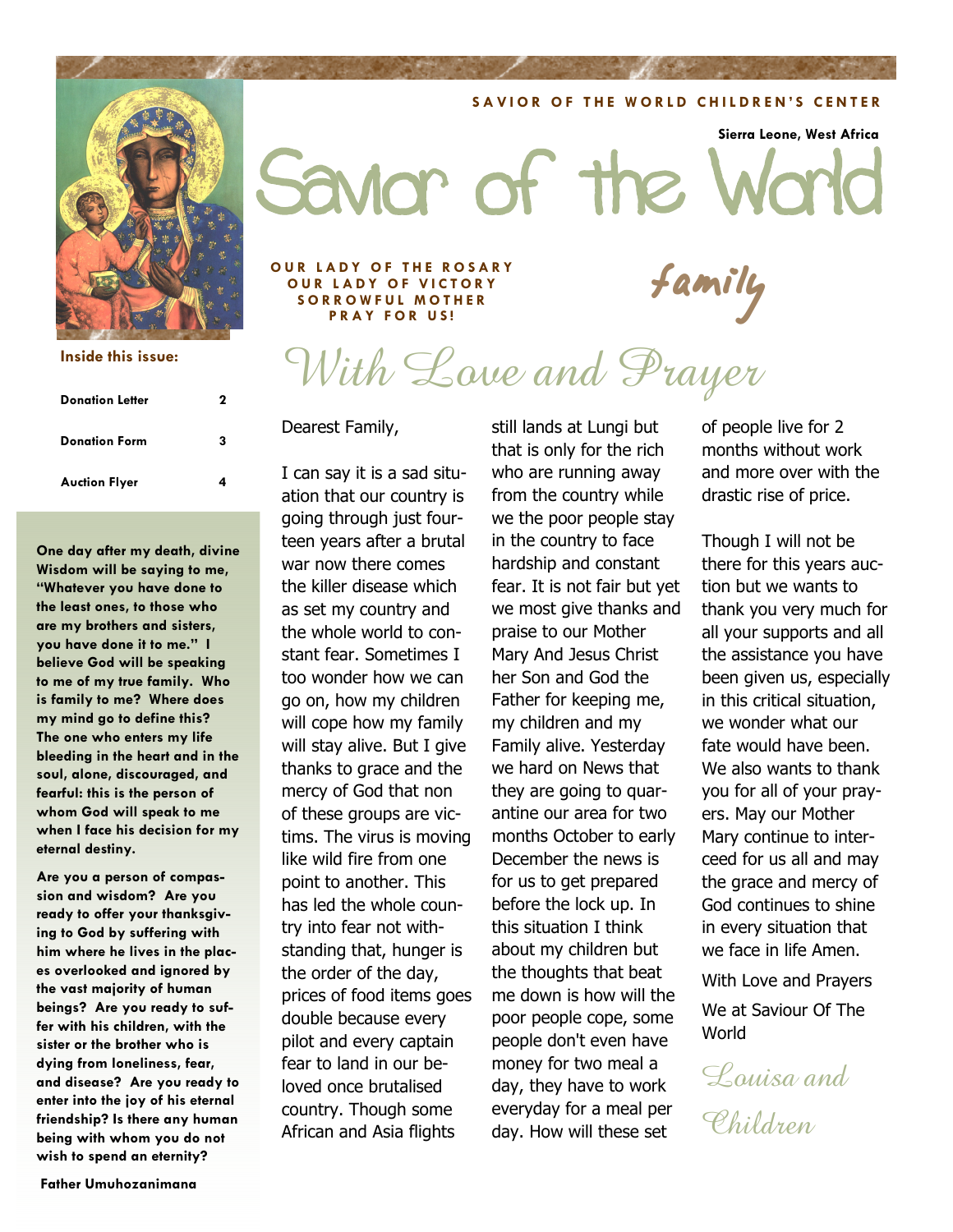



Savior of the World Sierra Leone, West Africa *Savior of the World Children's Center 7723 W. State Road 2 La Porte, IN 46350* 

*Phone: 219-765-1396 E-mail: sotw@savioroftheworld.org* 

October 15, 2014

Dear Business Professional,

Savior of the World is a non-profit, charitable organization formed to provide assistance for an orphan home, Savior of the World Children's Center, in Sierra Leone, Africa. In 2004, Louisa Aminata Sankoh-Hughes, a 30-year-old refugee from Freetown, adopted, with her government's approval, 20 starving street children who had been orphaned by the 10 year "blood diamond" civil war. She continues to take in babies and children whose parents have died due to illness and malnutrition. She presently has 60.

West Africa is now in the midst of a epidemic of ebola. While none of the children or the workers at the home has become ill with the disease so far, they are nonetheless facing another immediate crisis the epidemic is causing: food and medicine shortages. Prices have gone up dramatically and it has stretched our resources to the breaking point. We also anticipate that the home will begin to take in more children in the near future, as the ebola plague decimates families, leaving more and more orphans with nowhere to go.

We are holding a Dinner and Auction on Saturday, November 8th, to raise money to feed these children. We are asking for donations of items for the auction. These could be goods , services, or gift cards.

This is a most worthy cause. Donations are Louisa's only means of support. She receives no other aid from any government or religious agencies. We are organization of volunteers working out of our homes. Except for a small amount spent on printing and mailing newsletters and flyers, we have no other expenses. Money given to the children, goes to the children.

Sincerely, Rosanne Kouris Director 219-765-1396

### **\*Savior of the World Children's Center, Inc. is an Indiana non-profit 501(c3) tax-exempt charitable organization**.

Tax ID# 20-266-5391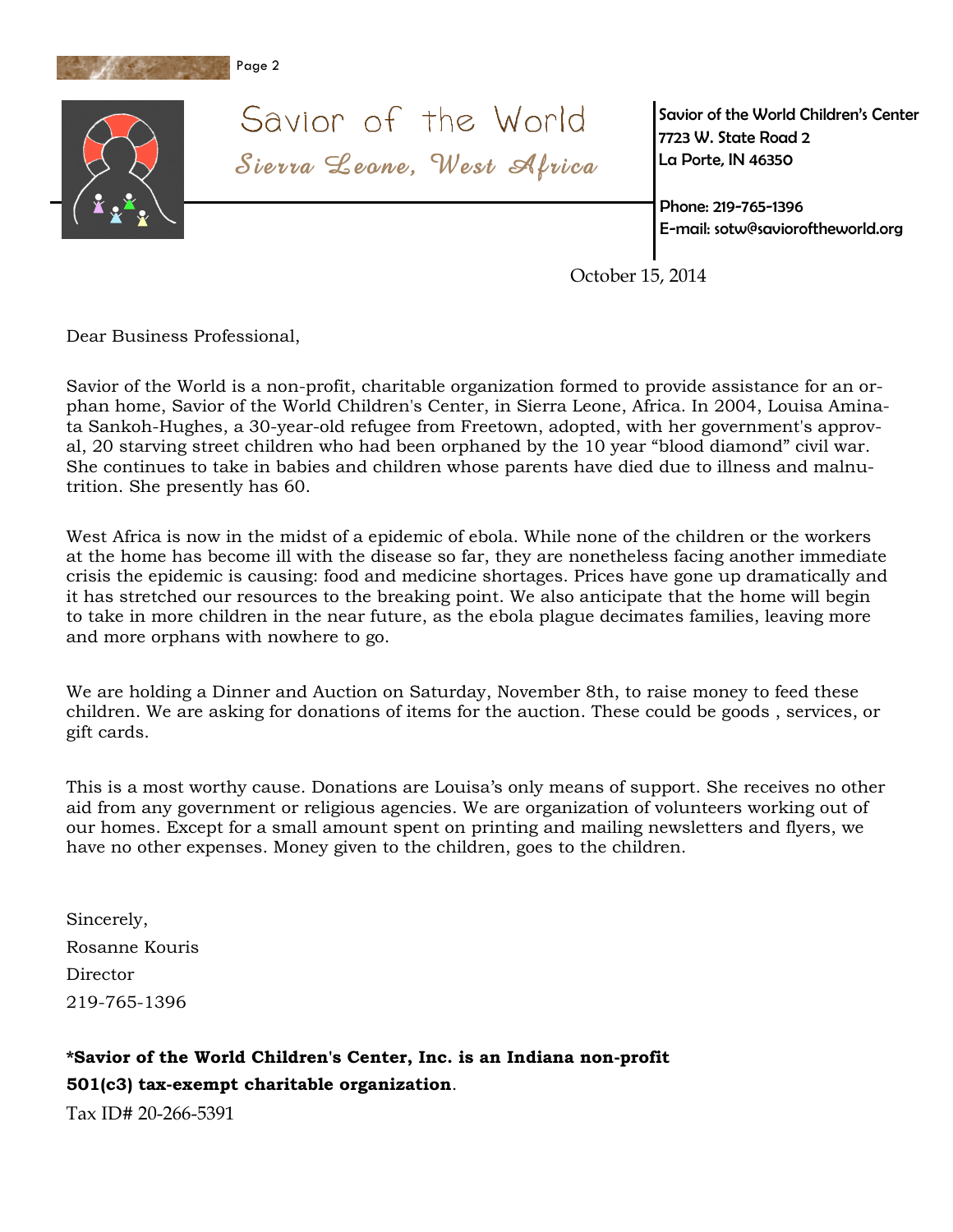| DONATION FORM                                                                         | Please attach this form to donation<br>Savior of the World Children's Center Auction and Dinner November 8, 2014 |                               | Page 3 |
|---------------------------------------------------------------------------------------|------------------------------------------------------------------------------------------------------------------|-------------------------------|--------|
| <b>Item(s) Description</b>                                                            |                                                                                                                  | <b>Estimated/Actual Value</b> |        |
| <b>Program Advertisement:</b><br>______ Full Page - \$100 _________ Half Page  - \$50 |                                                                                                                  | Quarter Page - \$30           |        |
| (Please send a copy of your advertisement along with the donation form.)              |                                                                                                                  |                               |        |
| Donated by:                                                                           | Please make checks payable to: Savior of the World                                                               |                               |        |
|                                                                                       |                                                                                                                  |                               |        |
|                                                                                       |                                                                                                                  |                               |        |
|                                                                                       |                                                                                                                  |                               |        |
|                                                                                       |                                                                                                                  |                               |        |
|                                                                                       |                                                                                                                  |                               |        |

As ever, we are in need of new items and gift certificates for the auction. Please consider donating or contacting a local business for a donation.



**Louisa writes, "We need prayers more than ever we too are praying live crazy even little Joseph cannot understand the gravity of it but he keeps on saying 'ebola don cam na salone'.**  *(ebola has come to Sierra Leone)* 

Lincoln 1

**Ahmed 5 yrs, Princess 6 yrs, Emanuel 3 yrs, and Joseph 18 mo. old** 

This is a desperate time! May God have mercy!

As the quarantine takes effect, and as the government is asking Louisa to take in more children: those who have lost their entire families to ebola, let us join together in praying a 54 day rosary novena. It is 27 days of petition and 27 days of thanksgiving.

Dear Mother Mary, intercede for us and obtain for Louisa the grace to make the right decisions, as well as providing for all the suffering little ones.

Who will join in prayer?

### **Come to a Taste of Africa! Sunday, Nov. 9th 3 pm St. Mary of the Lake**

**All are welcome!**

**718 W. Buffalo Ave. New Buffalo, MI 49117 Our famous free dinner of exotic African foods (and some American too) We will be giving an update of the situation in Sierra Leone Sponsored by the Knights of Columbus**